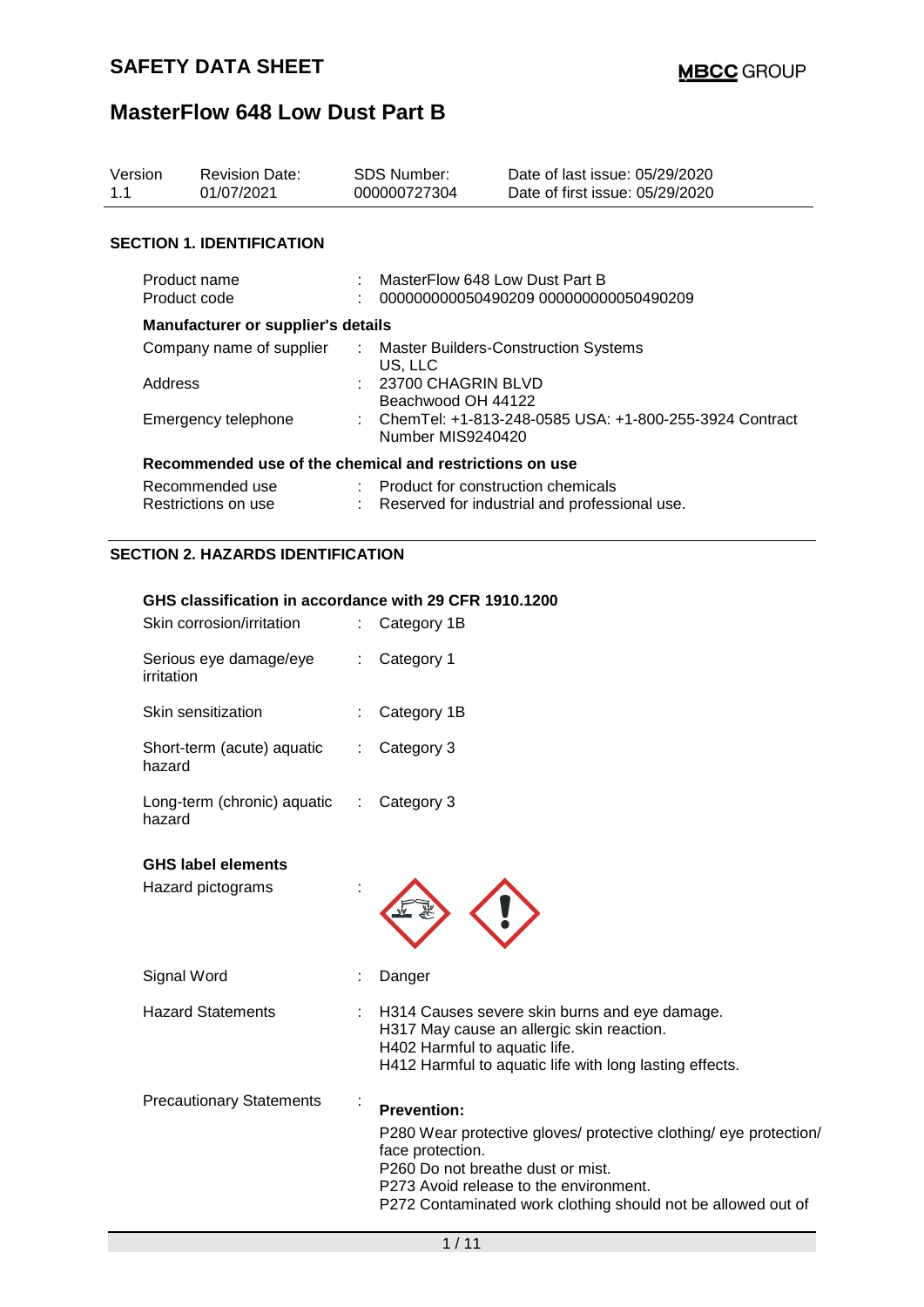| Version<br>1.1 | <b>Revision Date:</b><br>01/07/2021 | SDS Number:<br>000000727304                                                | Date of last issue: 05/29/2020<br>Date of first issue: 05/29/2020                                                                                                                                                                                                                                                                                                                                                                                                                                                                                |
|----------------|-------------------------------------|----------------------------------------------------------------------------|--------------------------------------------------------------------------------------------------------------------------------------------------------------------------------------------------------------------------------------------------------------------------------------------------------------------------------------------------------------------------------------------------------------------------------------------------------------------------------------------------------------------------------------------------|
|                |                                     | the workplace.<br>handling.                                                | P264 Wash face, hands and any exposed skin thoroughly after                                                                                                                                                                                                                                                                                                                                                                                                                                                                                      |
|                |                                     | <b>Response:</b><br>to do. Continue rinsing.<br>induce vomiting.<br>reuse. | P305 + P351 + P338 IF IN EYES: Rinse cautiously with water<br>for several minutes. Remove contact lenses, if present and easy<br>P303 + P361 + P353 IF ON SKIN (or hair): Take off immediately<br>all contaminated clothing. Rinse skin with water/ shower.<br>P304 + P340 IF INHALED: Remove person to fresh air and<br>keep comfortable for breathing.<br>P301 + P330 + P331 IF SWALLOWED: Rinse mouth. Do NOT<br>P362 + P364 Take off contaminated clothing and wash it before<br>P310 Immediately call a POISON CENTER or doctor/ physician. |
|                |                                     | Storage:<br>P405 Store locked up.                                          |                                                                                                                                                                                                                                                                                                                                                                                                                                                                                                                                                  |
|                |                                     | Disposal:<br>waste collection point.                                       | P501 Dispose of contents/container to appropriate hazardous                                                                                                                                                                                                                                                                                                                                                                                                                                                                                      |
|                | Other hazards<br>None known.        |                                                                            |                                                                                                                                                                                                                                                                                                                                                                                                                                                                                                                                                  |

#### **SECTION 3. COMPOSITION/INFORMATION ON INGREDIENTS**

Chemical nature : No applicable information available.

#### **Components**

| Chemical name                     | CAS-No.    | Concentration (% w/w) |
|-----------------------------------|------------|-----------------------|
| triethylenetetramine              | 112-24-3   | $>= 25 - 50$          |
| $2,4,6-$                          | 90-72-2    | $>= 10 - 15$          |
| tris(dimethylaminomethyl)phenol   |            |                       |
| 3,6,9-triazaundecamethylene-1,11- | 112-57-2   | $>= 3 - 10$           |
| diamine                           |            |                       |
| Bis[(dimethylamino)methyl]phenol  | 71074-89-0 | $>= 1 - 3$            |

## **SECTION 4. FIRST AID MEASURES**

| General advice          | Move out of dangerous area.<br>Consult a physician.<br>Show this material safety data sheet to the doctor in attend-<br>ance.<br>Do not leave the victim unattended.  |
|-------------------------|-----------------------------------------------------------------------------------------------------------------------------------------------------------------------|
| If inhaled              | : If unconscious, place in recovery position and seek medical<br>advice.                                                                                              |
| In case of skin contact | If symptoms persist, call a physician.<br>: Immediate medical treatment is necessary as untreated<br>wounds from corrosion of the skin heal slowly and with difficul- |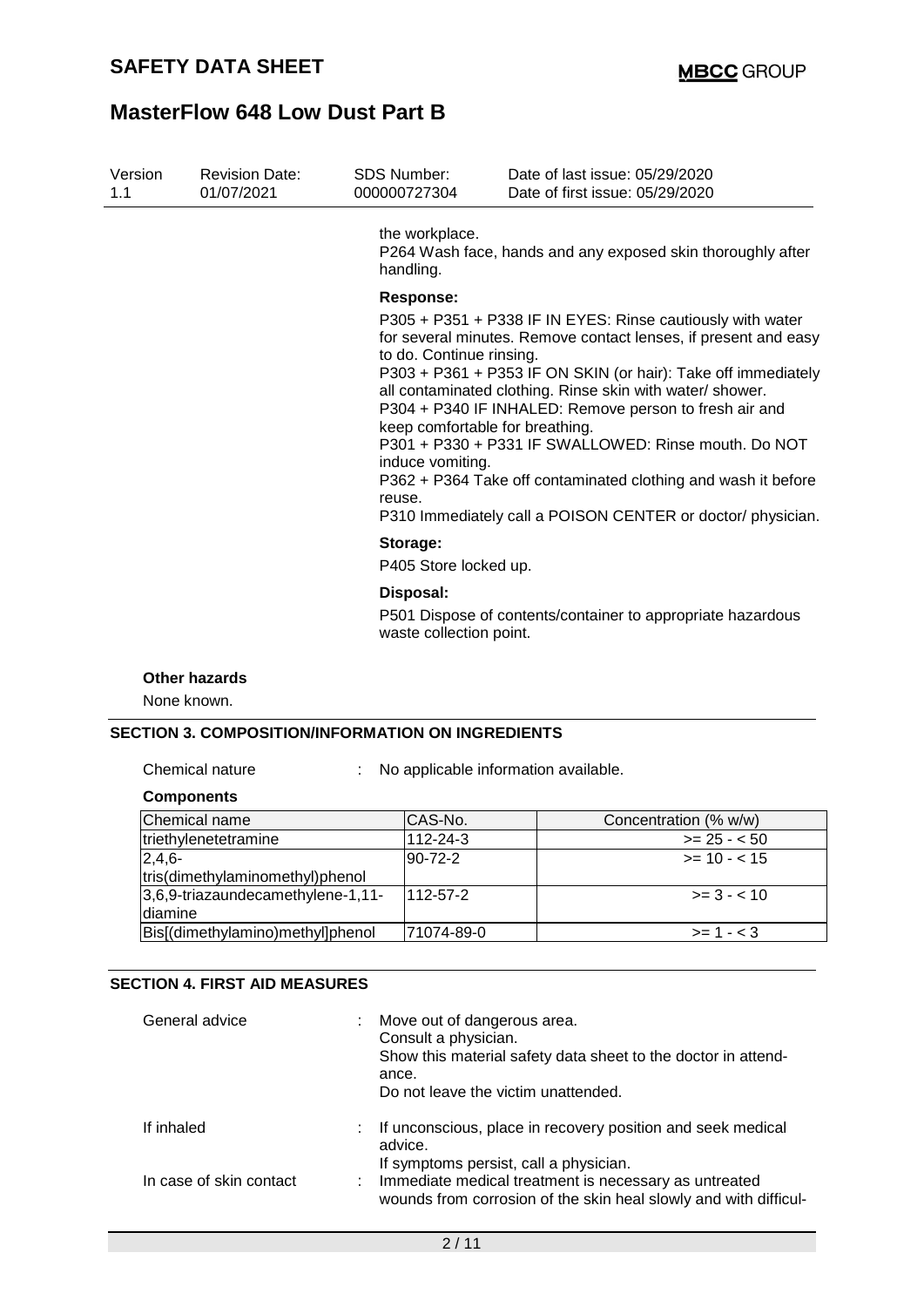| Version<br>1.1         | <b>Revision Date:</b><br>01/07/2021                                          | SDS Number:<br>000000727304                                                                                                                                                                                                                 | Date of last issue: 05/29/2020<br>Date of first issue: 05/29/2020                                                                                                                                                                                        |  |  |  |
|------------------------|------------------------------------------------------------------------------|---------------------------------------------------------------------------------------------------------------------------------------------------------------------------------------------------------------------------------------------|----------------------------------------------------------------------------------------------------------------------------------------------------------------------------------------------------------------------------------------------------------|--|--|--|
| In case of eye contact |                                                                              | ty.<br>If on skin, rinse well with water.<br>If on clothes, remove clothes.<br>Small amounts splashed into eyes can cause irreversible tis-<br>sue damage and blindness.<br>In the case of contact with eyes, rinse immediately with plenty |                                                                                                                                                                                                                                                          |  |  |  |
| If swallowed           |                                                                              | of water and seek medical advice.<br>Remove contact lenses.<br>Protect unharmed eye.<br>Keep eye wide open while rinsing.<br>Keep respiratory tract clear.<br>Do NOT induce vomiting.                                                       | Continue rinsing eyes during transport to hospital.<br>If eye irritation persists, consult a specialist.<br>Do not give milk or alcoholic beverages.<br>Never give anything by mouth to an unconscious person.<br>If symptoms persist, call a physician. |  |  |  |
| delayed                | Most important symptoms<br>and effects, both acute and<br>Notes to physician | Take victim immediately to hospital.<br>May cause an allergic skin reaction.<br>Causes serious eye damage.<br>Causes severe burns.<br>Treat symptomatically.                                                                                |                                                                                                                                                                                                                                                          |  |  |  |

### **SECTION 5. FIRE-FIGHTING MEASURES**

| Suitable extinguishing media<br>Unsuitable extinguishing<br>media | Foam<br>Water spray<br>Dry powder<br>Carbon dioxide (CO2)<br>water jet                                                                                                                                                        |
|-------------------------------------------------------------------|-------------------------------------------------------------------------------------------------------------------------------------------------------------------------------------------------------------------------------|
| Specific hazards during fire<br>fighting                          | : Do not allow run-off from fire fighting to enter drains or water<br>courses.                                                                                                                                                |
| Further information                                               | Collect contaminated fire extinguishing water separately. This<br>must not be discharged into drains.<br>Fire residues and contaminated fire extinguishing water must<br>be disposed of in accordance with local regulations. |
| Special protective equipment :<br>for fire-fighters               | Wear self-contained breathing apparatus for firefighting if nec-<br>essary.                                                                                                                                                   |

### **SECTION 6. ACCIDENTAL RELEASE MEASURES**

| tive equipment and emer-<br>gency procedures             | Personal precautions, protec- : Use personal protective equipment.                                                                                                                           |
|----------------------------------------------------------|----------------------------------------------------------------------------------------------------------------------------------------------------------------------------------------------|
| Environmental precautions                                | : Prevent product from entering drains.<br>Prevent further leakage or spillage if safe to do so.<br>If the product contaminates rivers and lakes or drains inform<br>respective authorities. |
| Methods and materials for<br>containment and cleaning up | Soak up with inert absorbent material (e.g. sand, silica gel,<br>acid binder, universal binder, sawdust).<br>Keep in suitable, closed containers for disposal.                               |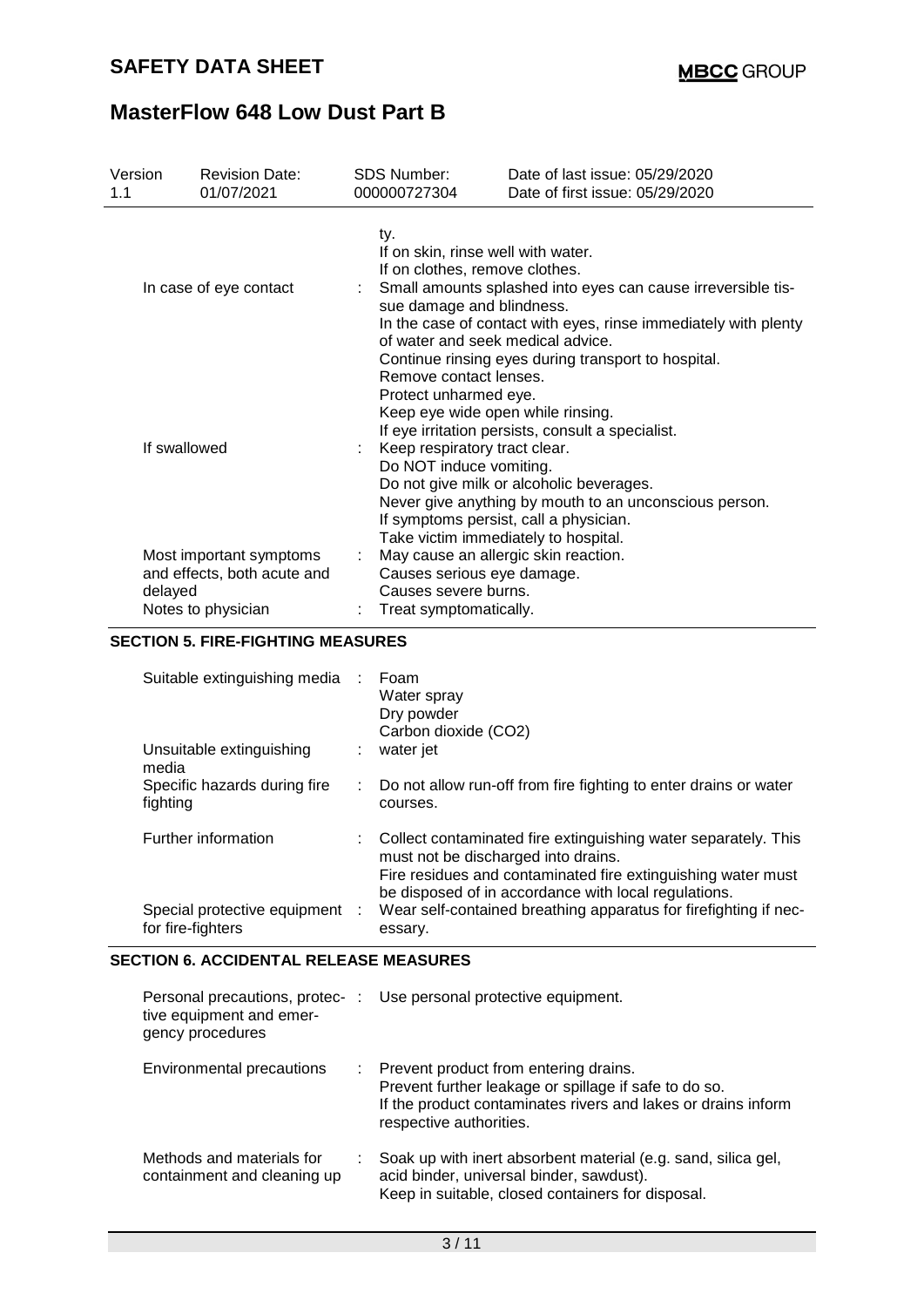| Version<br>1.1 | <b>Revision Date:</b><br>01/07/2021                |   | SDS Number:<br>000000727304                                                                                  | Date of last issue: 05/29/2020<br>Date of first issue: 05/29/2020                                                                                                                                                                                                                                                                                                                                                                                                                                  |
|----------------|----------------------------------------------------|---|--------------------------------------------------------------------------------------------------------------|----------------------------------------------------------------------------------------------------------------------------------------------------------------------------------------------------------------------------------------------------------------------------------------------------------------------------------------------------------------------------------------------------------------------------------------------------------------------------------------------------|
|                | <b>SECTION 7. HANDLING AND STORAGE</b>             |   |                                                                                                              |                                                                                                                                                                                                                                                                                                                                                                                                                                                                                                    |
|                | Advice on protection against<br>fire and explosion | ÷ | Product is not explosive.                                                                                    |                                                                                                                                                                                                                                                                                                                                                                                                                                                                                                    |
|                |                                                    |   |                                                                                                              | Normal measures for preventive fire protection.                                                                                                                                                                                                                                                                                                                                                                                                                                                    |
|                | Advice on safe handling                            |   | Do not breathe vapors/dust.<br>Avoid contact with skin and eyes.<br>plication area.<br>regulations.<br>used. | Avoid exposure - obtain special instructions before use.<br>For personal protection see section 8.<br>Smoking, eating and drinking should be prohibited in the ap-<br>To avoid spills during handling keep bottle on a metal tray.<br>Dispose of rinse water in accordance with local and national<br>Persons susceptible to skin sensitization problems or asthma,<br>allergies, chronic or recurrent respiratory disease should not<br>be employed in any process in which this mixture is being |
|                | Conditions for safe storage                        |   | place.<br>kept upright to prevent leakage.<br>Observe label precautions.                                     | Keep container tightly closed in a dry and well-ventilated<br>Containers which are opened must be carefully resealed and<br>Electrical installations / working materials must comply with<br>the technological safety standards.                                                                                                                                                                                                                                                                   |
|                | Further information on stor-<br>age conditions     | ÷ | Protect from direct sunlight.                                                                                | Keep only in the original container in a cool, dry, well-<br>ventilated place away from ignition sources, heat or flame.                                                                                                                                                                                                                                                                                                                                                                           |
|                | Materials to avoid                                 |   |                                                                                                              | Observe TRGS 509/510 storage rules.                                                                                                                                                                                                                                                                                                                                                                                                                                                                |
|                | Further information on stor-<br>age stability      | ÷ |                                                                                                              | No decomposition if stored and applied as directed.                                                                                                                                                                                                                                                                                                                                                                                                                                                |

#### **SECTION 8. EXPOSURE CONTROLS/PERSONAL PROTECTION**

| Ingredients with workplace control parameters<br>Contains no substances with occupational exposure limit values. |                                                                                                                                   |  |  |  |
|------------------------------------------------------------------------------------------------------------------|-----------------------------------------------------------------------------------------------------------------------------------|--|--|--|
| <b>Engineering measures</b>                                                                                      | : No applicable information available.                                                                                            |  |  |  |
| Personal protective equipment                                                                                    |                                                                                                                                   |  |  |  |
| Respiratory protection                                                                                           | Wear appropriate certified respirator when exposure limits<br>may be exceeded.                                                    |  |  |  |
| Hand protection                                                                                                  |                                                                                                                                   |  |  |  |
| Remarks                                                                                                          | The suitability for a specific workplace should be discussed<br>with the producers of the protective gloves.                      |  |  |  |
| Eye protection                                                                                                   | Eye wash bottle with pure water<br>Tightly fitting safety goggles<br>Wear face-shield and protective suit for abnormal processing |  |  |  |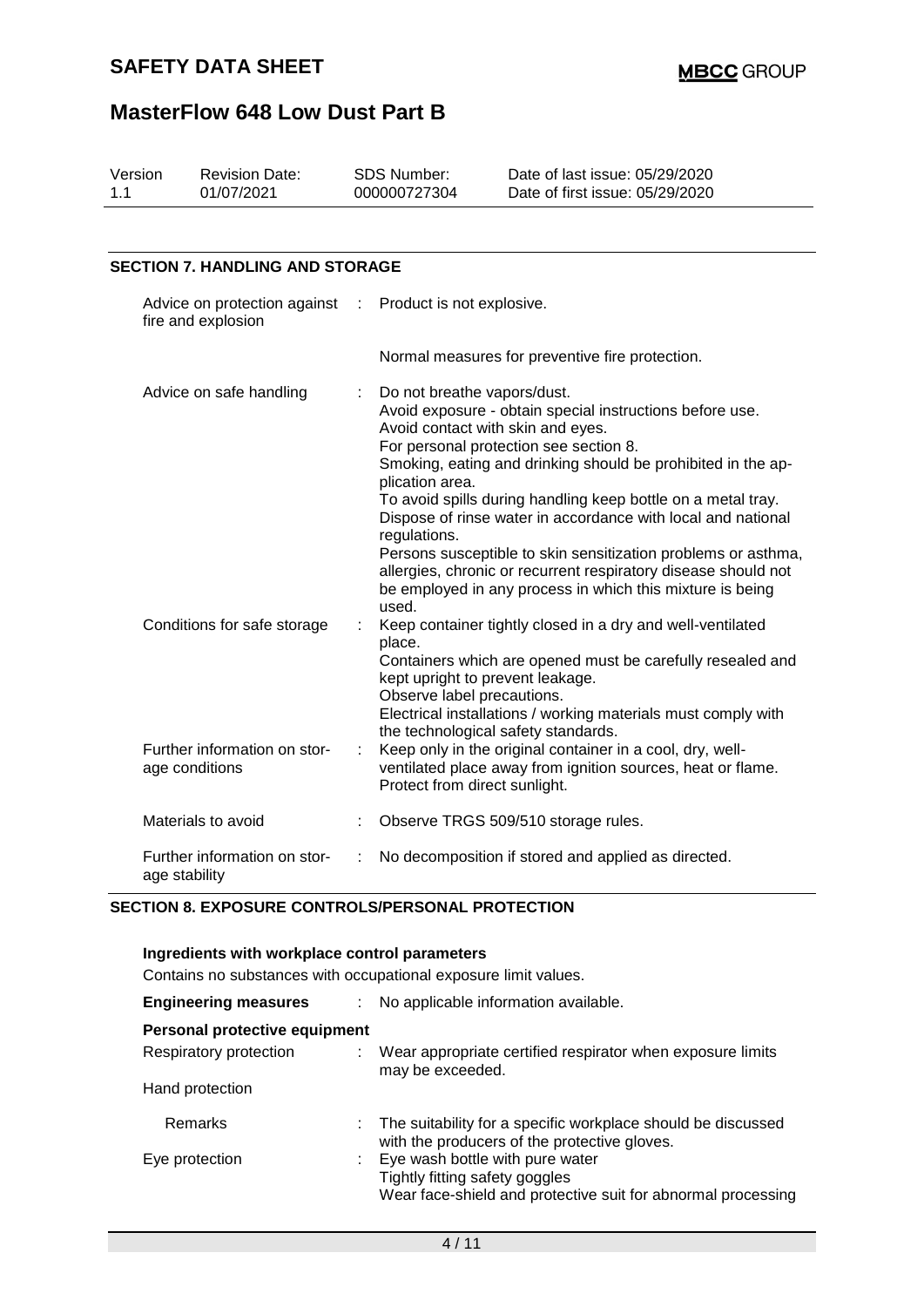| Version<br>1.1 | <b>Revision Date:</b><br>01/07/2021                 |   | SDS Number:<br>000000727304                                                                                                                                                                                                               | Date of last issue: 05/29/2020<br>Date of first issue: 05/29/2020                                                                                             |  |  |  |  |
|----------------|-----------------------------------------------------|---|-------------------------------------------------------------------------------------------------------------------------------------------------------------------------------------------------------------------------------------------|---------------------------------------------------------------------------------------------------------------------------------------------------------------|--|--|--|--|
|                | Skin and body protection                            |   | problems.<br>Impervious clothing<br>Choose body protection according to the amount and con-<br>centration of the dangerous substance at the work place.                                                                                   |                                                                                                                                                               |  |  |  |  |
|                | Protective measures                                 |   | Do not inhale gases/vapours/aerosols.<br>Avoid contact with the skin, eyes and clothing.<br>Avoid exposure - obtain special instructions before use.<br>Handle in accordance with good building materials hygiene<br>and safety practice. |                                                                                                                                                               |  |  |  |  |
|                | Hygiene measures                                    |   | When using do not eat or drink.<br>When using do not smoke.                                                                                                                                                                               | Wearing of closed work clothing is recommended.<br>Wash hands before breaks and at the end of workday.                                                        |  |  |  |  |
|                | <b>SECTION 9. PHYSICAL AND CHEMICAL PROPERTIES</b>  |   |                                                                                                                                                                                                                                           |                                                                                                                                                               |  |  |  |  |
|                | Appearance                                          |   | liquid                                                                                                                                                                                                                                    |                                                                                                                                                               |  |  |  |  |
|                | Color                                               |   | amber to yellowish                                                                                                                                                                                                                        |                                                                                                                                                               |  |  |  |  |
|                | Odor                                                |   | amine-like                                                                                                                                                                                                                                |                                                                                                                                                               |  |  |  |  |
|                | pH                                                  |   | No data available                                                                                                                                                                                                                         |                                                                                                                                                               |  |  |  |  |
|                | Melting point                                       |   |                                                                                                                                                                                                                                           | No applicable information available.                                                                                                                          |  |  |  |  |
|                | Boiling point                                       |   | approx. 401.00 °F / 205.00 °C<br>normal pressure.                                                                                                                                                                                         | Decomposition: Cannot be distilled without decomposition at<br>Method: Standard Test Method for Distillation of Petroleum<br>Products at Atmospheric Pressure |  |  |  |  |
|                | Flash point                                         |   | 325.40 °F / 163.00 °C                                                                                                                                                                                                                     |                                                                                                                                                               |  |  |  |  |
|                |                                                     |   | Method: Calculation method                                                                                                                                                                                                                |                                                                                                                                                               |  |  |  |  |
|                | Evaporation rate                                    |   | Method: No data available.                                                                                                                                                                                                                |                                                                                                                                                               |  |  |  |  |
|                | Flammability (solid, gas)                           |   | not flammable                                                                                                                                                                                                                             |                                                                                                                                                               |  |  |  |  |
|                | Upper explosion limit / Upper<br>flammability limit | ÷ |                                                                                                                                                                                                                                           | No applicable information available.                                                                                                                          |  |  |  |  |
|                | Lower explosion limit / Lower<br>flammability limit | ÷ |                                                                                                                                                                                                                                           | No applicable information available.                                                                                                                          |  |  |  |  |
|                | Vapor pressure                                      |   |                                                                                                                                                                                                                                           | No applicable information available.                                                                                                                          |  |  |  |  |
|                | Relative vapor density                              |   |                                                                                                                                                                                                                                           | No applicable information available.                                                                                                                          |  |  |  |  |
|                | Relative density                                    |   |                                                                                                                                                                                                                                           | No applicable information available.                                                                                                                          |  |  |  |  |
|                | Density                                             |   |                                                                                                                                                                                                                                           | approx. 0.96 g/cm3 (68 °F / 20 °C)                                                                                                                            |  |  |  |  |
|                | Solubility(ies)                                     |   |                                                                                                                                                                                                                                           |                                                                                                                                                               |  |  |  |  |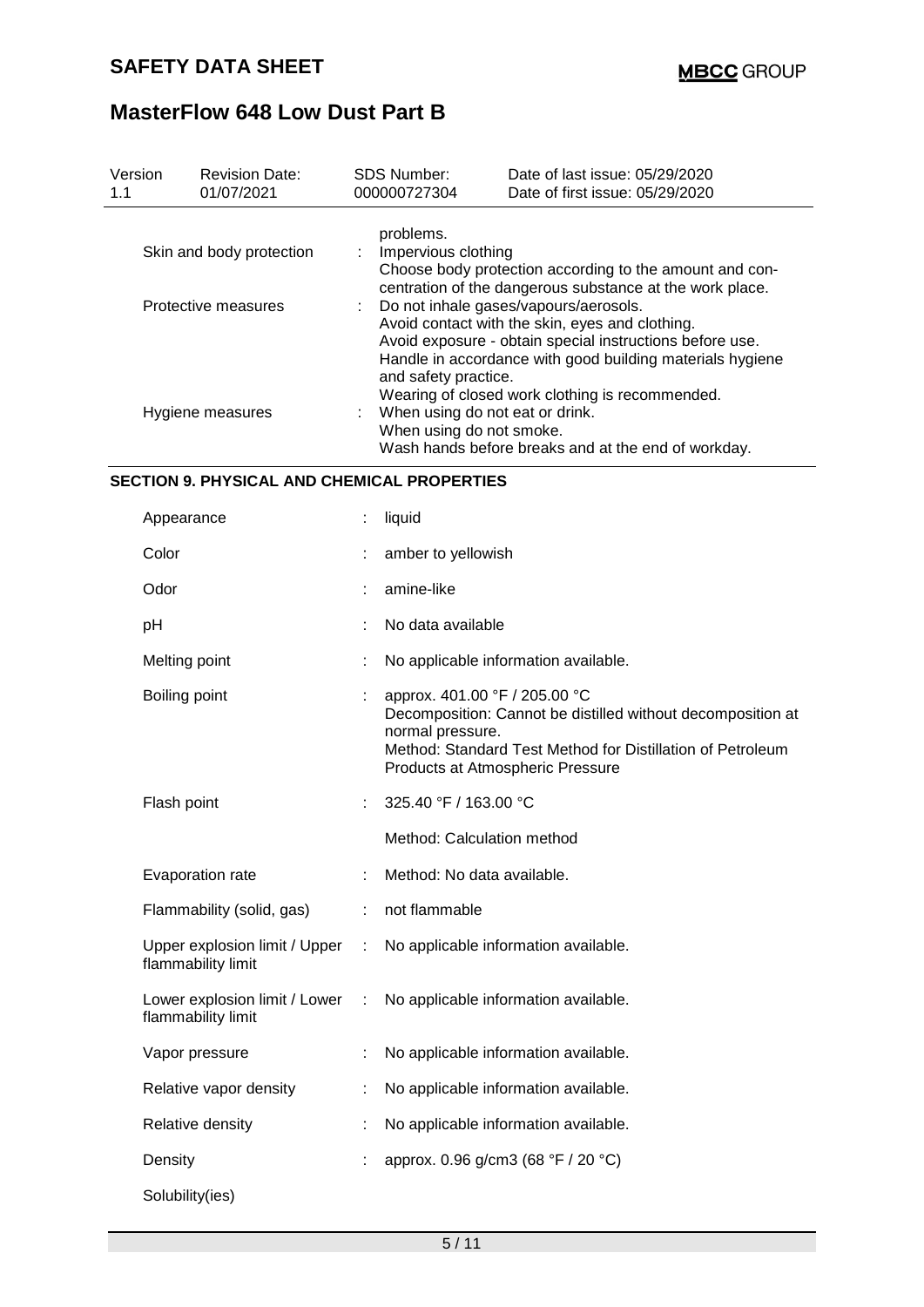## **SAFETY DATA SHEET**

# **MasterFlow 648 Low Dust Part B**

| Version<br>1.1 |                                                                                                     | <b>Revision Date:</b><br>01/07/2021 |                                      | <b>SDS Number:</b><br>000000727304 | Date of last issue: 05/29/2020<br>Date of first issue: 05/29/2020 |  |
|----------------|-----------------------------------------------------------------------------------------------------|-------------------------------------|--------------------------------------|------------------------------------|-------------------------------------------------------------------|--|
|                | Water solubility                                                                                    |                                     |                                      | : No data available                |                                                                   |  |
|                |                                                                                                     | Solubility in other solvents :      |                                      |                                    | No applicable information available.                              |  |
|                | Partition coefficient: n-<br>octanol/water<br>Autoignition temperature<br>Decomposition temperature |                                     | No applicable information available. |                                    |                                                                   |  |
|                |                                                                                                     |                                     |                                      | not determined                     |                                                                   |  |
|                |                                                                                                     |                                     | ÷.                                   | scribed/indicated.                 | No decomposition if stored and handled as pre-                    |  |
|                | Viscosity                                                                                           | Viscosity, dynamic                  | ÷.                                   | Method: Viscosity of Liquids       | approx. 70.000 mPa.s (approx. 68 °F / 20 °C)                      |  |
|                |                                                                                                     | Oxidizing properties                |                                      | Not an oxidizer.                   |                                                                   |  |
|                |                                                                                                     | Sublimation point                   |                                      |                                    | No applicable information available.                              |  |
|                |                                                                                                     | Molecular weight                    |                                      | No data available                  |                                                                   |  |

#### **SECTION 10. STABILITY AND REACTIVITY**

| Reactivity<br>Chemical stability<br>Possibility of hazardous reac-<br>tions | id in | No decomposition if stored and applied as directed.<br>No decomposition if stored and applied as directed.<br>No decomposition if stored and applied as directed. |
|-----------------------------------------------------------------------------|-------|-------------------------------------------------------------------------------------------------------------------------------------------------------------------|
| Conditions to avoid<br>Incompatible materials                               |       | See SDS section 7 - Handling and storage.<br>Strong acids<br>Strong bases<br>Strong oxidizing agents<br>Strong reducing agents                                    |
| Hazardous decomposition<br>products                                         | ÷.    | No hazardous decomposition products if stored and handled<br>as prescribed/indicated.                                                                             |

### **SECTION 11. TOXICOLOGICAL INFORMATION**

#### **Acute toxicity**

Not classified based on available information.

#### **Skin corrosion/irritation**

Causes severe burns.

#### **Serious eye damage/eye irritation**

Causes serious eye damage.

#### **Respiratory or skin sensitization**

#### **Skin sensitization**

May cause an allergic skin reaction.

#### **Respiratory sensitization**

Not classified based on available information.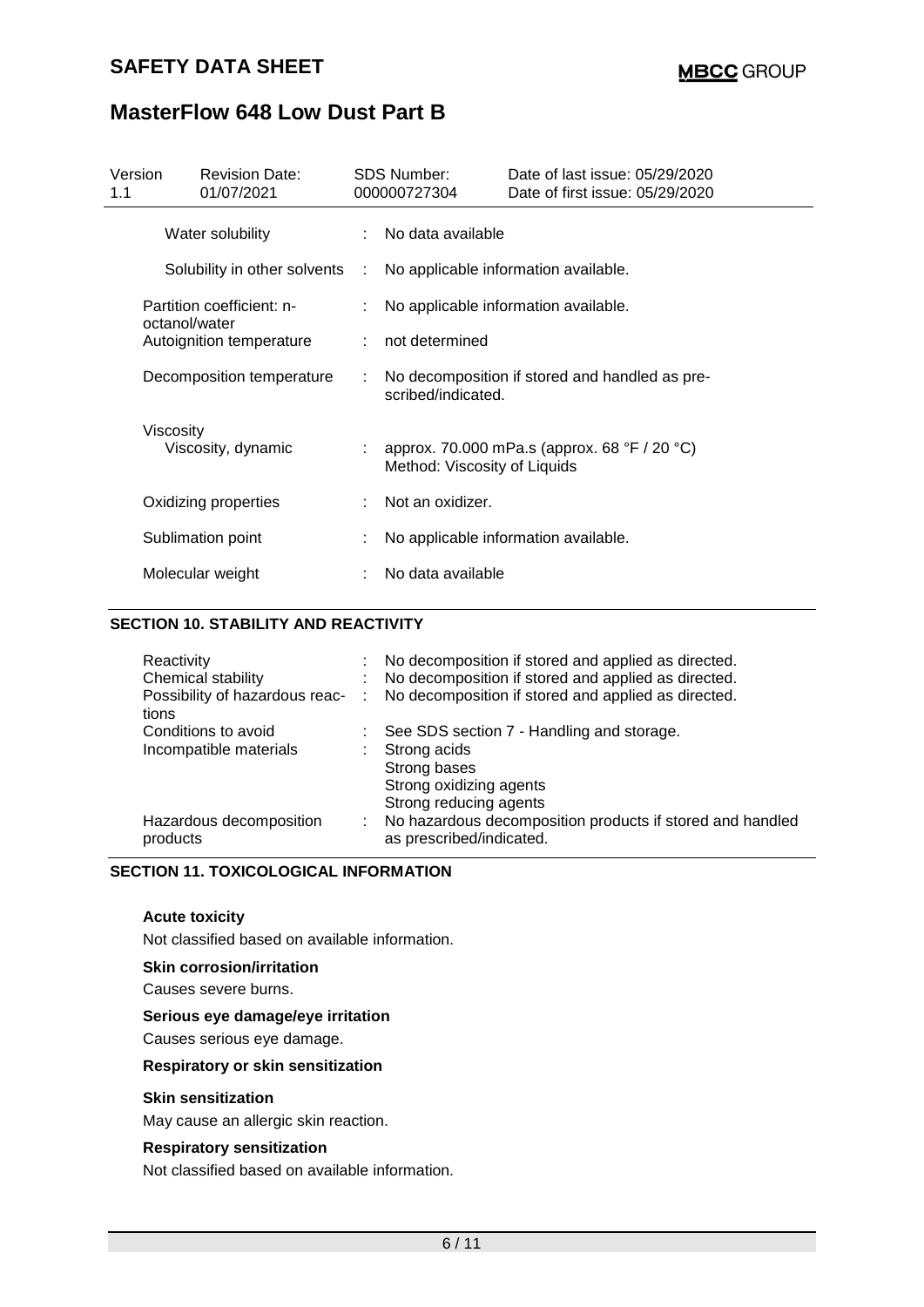## **SAFETY DATA SHEET**

# **MasterFlow 648 Low Dust Part B**

| Version<br>1.1 |                            | <b>Revision Date:</b><br>01/07/2021                                             |   | <b>SDS Number:</b><br>000000727304 | Date of last issue: 05/29/2020<br>Date of first issue: 05/29/2020                                                    |  |  |
|----------------|----------------------------|---------------------------------------------------------------------------------|---|------------------------------------|----------------------------------------------------------------------------------------------------------------------|--|--|
|                |                            | <b>Germ cell mutagenicity</b><br>Not classified based on available information. |   |                                    |                                                                                                                      |  |  |
|                |                            | Carcinogenicity                                                                 |   |                                    |                                                                                                                      |  |  |
|                |                            | Not classified based on available information.                                  |   |                                    |                                                                                                                      |  |  |
|                |                            | <b>Reproductive toxicity</b><br>Not classified based on available information.  |   |                                    |                                                                                                                      |  |  |
|                |                            | <b>STOT-single exposure</b><br>Not classified based on available information.   |   |                                    |                                                                                                                      |  |  |
|                |                            | <b>STOT-repeated exposure</b><br>Not classified based on available information. |   |                                    |                                                                                                                      |  |  |
|                |                            | <b>Aspiration toxicity</b><br>Not classified based on available information.    |   |                                    |                                                                                                                      |  |  |
|                |                            | Components:                                                                     |   |                                    |                                                                                                                      |  |  |
|                | Not applicable             | 3,6,9-triazaundecamethylene-1,11-diamine:                                       |   |                                    |                                                                                                                      |  |  |
|                | Not applicable             | Bis[(dimethylamino)methyl]phenol:                                               |   |                                    |                                                                                                                      |  |  |
|                | <b>Further information</b> |                                                                                 |   |                                    |                                                                                                                      |  |  |
|                | Product:<br><b>Remarks</b> |                                                                                 |   |                                    | The product has not been tested. The statement has been<br>derived from the properties of the individual components. |  |  |
|                |                            | <b>SECTION 12. ECOLOGICAL INFORMATION</b>                                       |   |                                    |                                                                                                                      |  |  |
|                | <b>Ecotoxicity</b>         |                                                                                 |   |                                    |                                                                                                                      |  |  |
|                | Product:                   |                                                                                 |   |                                    |                                                                                                                      |  |  |
|                |                            | <b>Ecotoxicology Assessment</b><br>Acute aquatic toxicity                       | ÷ | Harmful to aquatic life.           |                                                                                                                      |  |  |
|                |                            | Chronic aquatic toxicity                                                        |   |                                    | Harmful to aquatic life with long lasting effects.                                                                   |  |  |
|                |                            | <b>Persistence and degradability</b><br>No data available                       |   |                                    |                                                                                                                      |  |  |
|                |                            | <b>Bioaccumulative potential</b>                                                |   |                                    |                                                                                                                      |  |  |
|                |                            | Components:                                                                     |   |                                    |                                                                                                                      |  |  |
|                |                            | triethylenetetramine:                                                           |   |                                    |                                                                                                                      |  |  |

Partition coefficient: noctanol/water : log Pow: -2.65 (77 °F / 25 °C) Method: other (calculated) GLP: no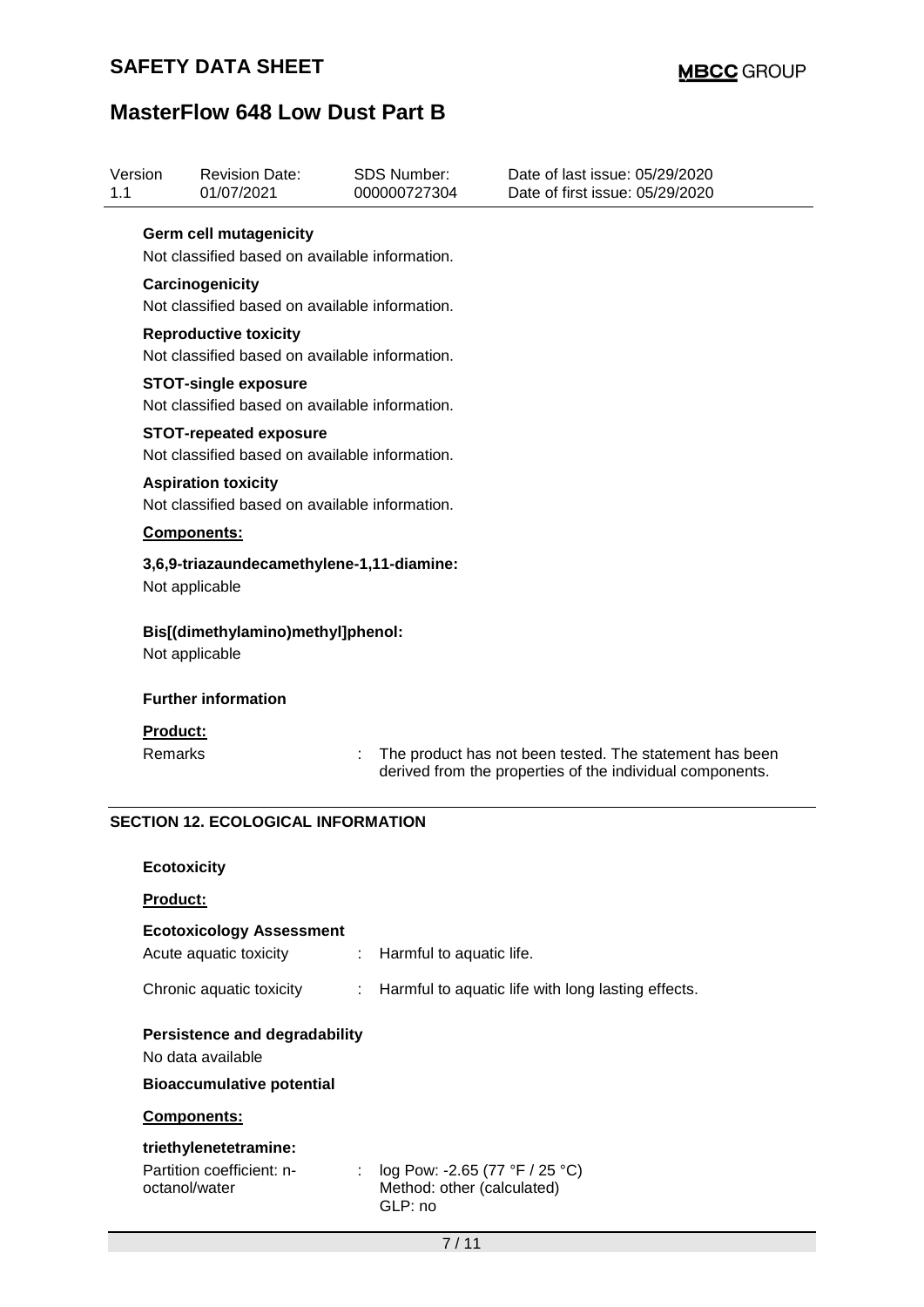| Version<br>1.1                             | <b>Revision Date:</b><br>01/07/2021        | <b>SDS Number:</b><br>000000727304      | Date of last issue: 05/29/2020<br>Date of first issue: 05/29/2020                                                                                                                                                                                                                         |  |  |  |
|--------------------------------------------|--------------------------------------------|-----------------------------------------|-------------------------------------------------------------------------------------------------------------------------------------------------------------------------------------------------------------------------------------------------------------------------------------------|--|--|--|
|                                            |                                            | substance.                              | Remarks: The data refers to the undissociated form of the                                                                                                                                                                                                                                 |  |  |  |
|                                            | 3,6,9-triazaundecamethylene-1,11-diamine:  |                                         |                                                                                                                                                                                                                                                                                           |  |  |  |
|                                            | Partition coefficient: n-<br>octanol/water | log Pow: -3.16                          |                                                                                                                                                                                                                                                                                           |  |  |  |
|                                            | Bis[(dimethylamino)methyl]phenol:          |                                         |                                                                                                                                                                                                                                                                                           |  |  |  |
| Partition coefficient: n-<br>octanol/water |                                            |                                         | log Pow: 1.02 (77 °F / 25 °C)<br>Method: other (calculated)                                                                                                                                                                                                                               |  |  |  |
|                                            | <b>Mobility in soil</b>                    |                                         |                                                                                                                                                                                                                                                                                           |  |  |  |
|                                            | No data available                          |                                         |                                                                                                                                                                                                                                                                                           |  |  |  |
|                                            | Other adverse effects                      |                                         |                                                                                                                                                                                                                                                                                           |  |  |  |
|                                            | Product:                                   |                                         |                                                                                                                                                                                                                                                                                           |  |  |  |
|                                            | Additional ecological infor-<br>mation     | Harmful to aquatic life.<br>components. | An environmental hazard cannot be excluded in the event of<br>unprofessional handling or disposal.<br>Harmful to aquatic life with long lasting effects.<br>The product has not been tested. The statements on ecotoxi-<br>cology have been derived from the properties of the individual |  |  |  |

## **SECTION 13. DISPOSAL CONSIDERATIONS**

| <b>Disposal methods</b> |                                                                                                                                                  |
|-------------------------|--------------------------------------------------------------------------------------------------------------------------------------------------|
| Waste from residues     | Dispose of in accordance with national, state and local regula-<br>tions.                                                                        |
|                         | Do not contaminate ponds, waterways or ditches with chemi-<br>cal or used container.<br>Do not discharge into drains/surface waters/groundwater. |
| Contaminated packaging  | Contaminated packaging should be emptied as far as possible<br>and disposed of in the same manner as the sub-<br>stance/product.                 |

#### **SECTION 14. TRANSPORT INFORMATION**

## **International Regulations**

| <b>IATA-DGR</b><br>UN/ID No.<br>Proper shipping name | ÷ | UN 1760<br>CORROSIVE LIQUID, N.O.S.<br>(2,4,6-TRIS(DIMETHYLAMINOMETHYL)PHENOL,<br>TRIETHYLENETETRAMINE,<br>TETRAETHYLENEPENTAMINE) |
|------------------------------------------------------|---|------------------------------------------------------------------------------------------------------------------------------------|
| Class                                                |   | 8                                                                                                                                  |
| Packing group                                        |   | Ш                                                                                                                                  |
| Labels                                               |   | Corrosive                                                                                                                          |
| Packing instruction (cargo<br>aircraft)              |   | 856                                                                                                                                |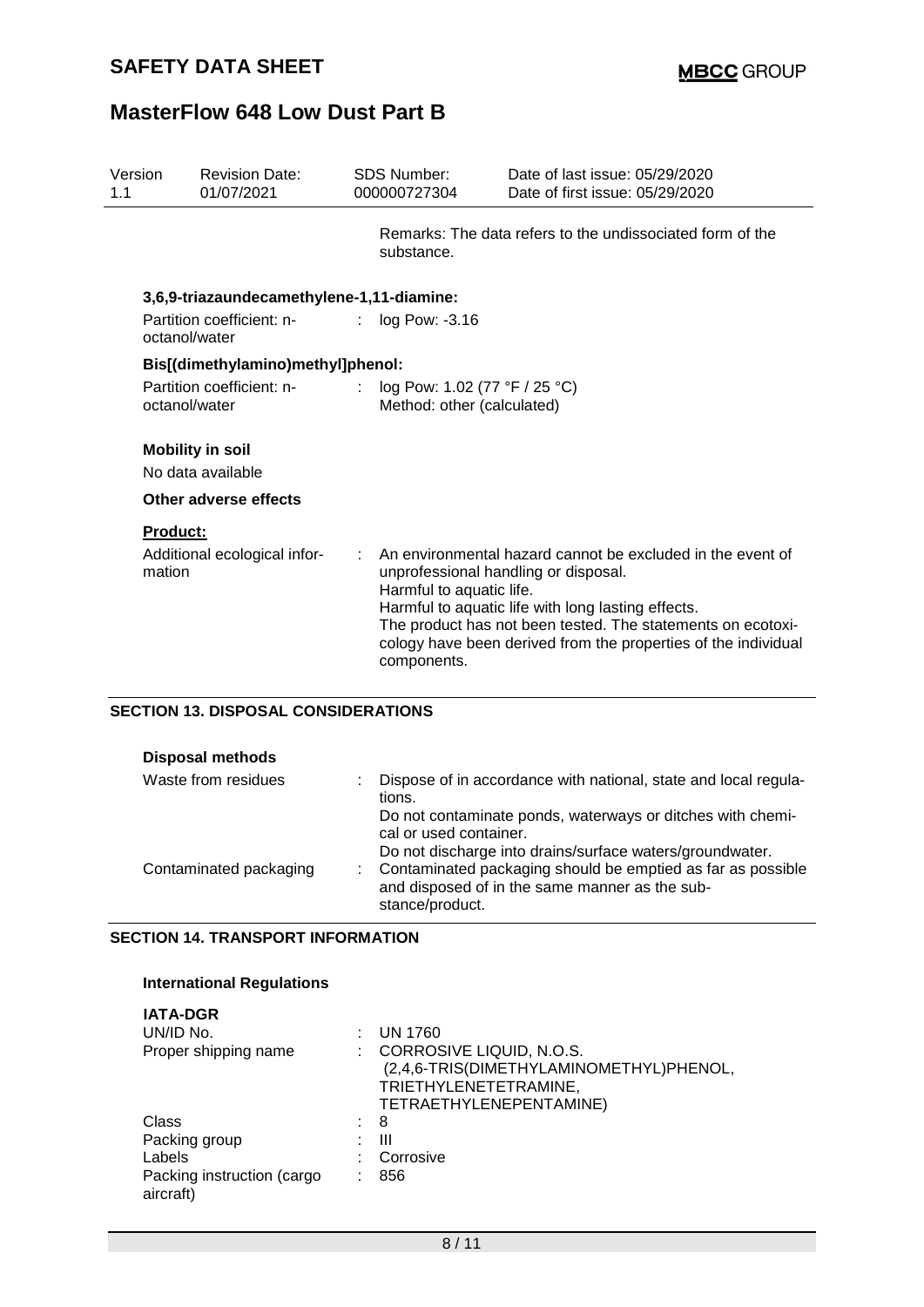| Version<br>1.1 | <b>Revision Date:</b><br>01/07/2021                                                                                 |                     | <b>SDS Number:</b><br>000000727304                                                                                                          | Date of last issue: 05/29/2020<br>Date of first issue: 05/29/2020 |  |  |
|----------------|---------------------------------------------------------------------------------------------------------------------|---------------------|---------------------------------------------------------------------------------------------------------------------------------------------|-------------------------------------------------------------------|--|--|
|                | Packing instruction (passen- : 852<br>ger aircraft)                                                                 |                     |                                                                                                                                             |                                                                   |  |  |
|                | <b>IMDG-Code</b><br>UN number<br>Proper shipping name                                                               |                     | <b>UN 1760</b><br>: CORROSIVE LIQUID, N.O.S.<br>(2,4,6-TRIS(DIMETHYLAMINOMETHYL)PHENOL,<br>TRIETHYLENETETRAMINE,<br>TETRAETHYLENEPENTAMINE) |                                                                   |  |  |
|                | Class<br>Packing group<br>Labels<br>EmS Code<br>Marine pollutant                                                    |                     | F-A, S-B<br>no                                                                                                                              |                                                                   |  |  |
|                | Transport in bulk according to Annex II of MARPOL 73/78 and the IBC Code<br>Not applicable for product as supplied. |                     |                                                                                                                                             |                                                                   |  |  |
|                | <b>Domestic regulation</b>                                                                                          |                     |                                                                                                                                             |                                                                   |  |  |
|                | <b>49 CFR</b><br>UN/ID/NA number<br>Proper shipping name                                                            |                     | : UN 1760<br>: CORROSIVE LIQUID, N.O.S.<br>TRIETHYLENETETRAMINE,<br>TETRAETHYLENEPENTAMINE)                                                 | (2,4,6-TRIS(DIMETHYLAMINOMETHYL)PHENOL,                           |  |  |
| Class          | Packing group<br>Labels<br><b>ERG Code</b><br>Marine pollutant                                                      | 8<br>Ш<br>154<br>no | <b>CORROSIVE</b>                                                                                                                            |                                                                   |  |  |
|                | Snacial pracautions for usar                                                                                        |                     |                                                                                                                                             |                                                                   |  |  |

#### **Special precautions for user**

The transport classification(s) provided herein are for informational purposes only, and solely based upon the properties of the unpackaged material as it is described within this Safety Data Sheet. Transportation classifications may vary by mode of transportation, package sizes, and variations in regional or country regulations.

### **SECTION 15. REGULATORY INFORMATION**

| The ingredients of this product are reported in the following inventories: |  |                                                                                                                                                         |  |  |  |
|----------------------------------------------------------------------------|--|---------------------------------------------------------------------------------------------------------------------------------------------------------|--|--|--|
| <b>DSL</b>                                                                 |  | : All components of this product are on the Canadian DSL                                                                                                |  |  |  |
| TSCA                                                                       |  | : All chemical substances in this product are either listed as<br>active on the TSCA Inventory or are in compliance with a<br>TSCA Inventory exemption. |  |  |  |

## **SECTION 16. OTHER INFORMATION**

#### **Further information**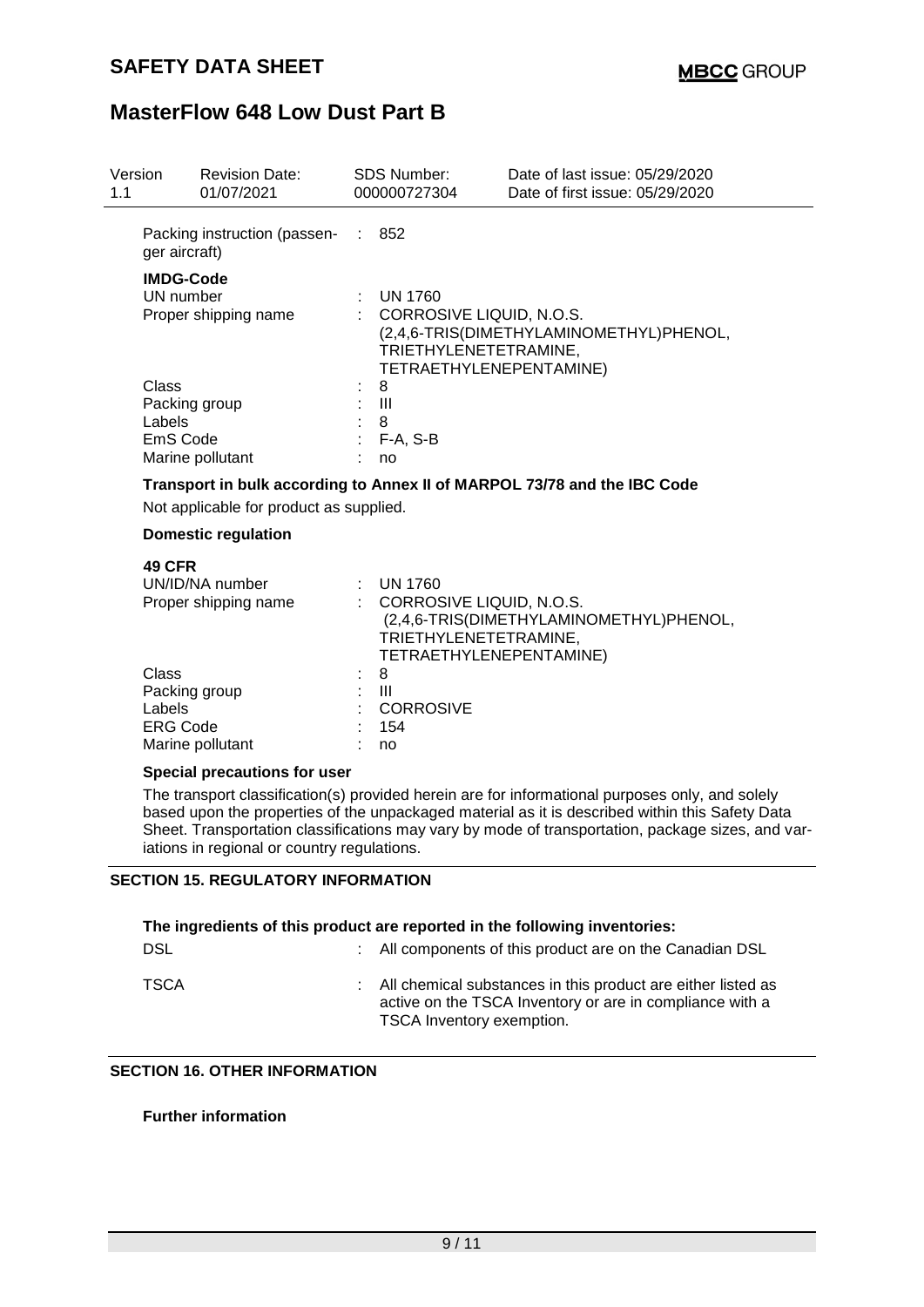

#### **Full text of other abbreviations**

AICS - Australian Inventory of Chemical Substances; ASTM - American Society for the Testing of Materials; bw - Body weight; CERCLA - Comprehensive Environmental Response, Compensation, and Liability Act; CMR - Carcinogen, Mutagen or Reproductive Toxicant; DIN - Standard of the German Institute for Standardisation; DOT - Department of Transportation; DSL - Domestic Substances List (Canada); ECx - Concentration associated with x% response; EHS - Extremely Hazardous Substance; ELx - Loading rate associated with x% response; EmS - Emergency Schedule; ENCS - Existing and New Chemical Substances (Japan); ErCx - Concentration associated with x% growth rate response; ERG - Emergency Response Guide; GHS - Globally Harmonized System; GLP - Good Laboratory Practice; HMIS - Hazardous Materials Identification System; IARC - International Agency for Research on Cancer; IATA - International Air Transport Association; IBC - International Code for the Construction and Equipment of Ships carrying Dangerous Chemicals in Bulk; IC50 - Half maximal inhibitory concentration; ICAO - International Civil Aviation Organization; IECSC - Inventory of Existing Chemical Substances in China; IMDG - International Maritime Dangerous Goods; IMO - International Maritime Organization; ISHL - Industrial Safety and Health Law (Japan); ISO - International Organisation for Standardization; KECI - Korea Existing Chemicals Inventory; LC50 - Lethal Concentration to 50 % of a test population; LD50 - Lethal Dose to 50% of a test population (Median Lethal Dose); MARPOL - International Convention for the Prevention of Pollution from Ships; MSHA - Mine Safety and Health Administration; n.o.s. - Not Otherwise Specified; NFPA - National Fire Protection Association; NO(A)EC - No Observed (Adverse) Effect Concentration; NO(A)EL - No Observed (Adverse) Effect Level; NOELR - No Observable Effect Loading Rate; NTP - National Toxicology Program; NZIoC - New Zealand Inventory of Chemicals; OECD - Organization for Economic Co-operation and Development; OPPTS - Office of Chemical Safety and Pollution Prevention; PBT - Persistent, Bioaccumulative and Toxic substance; PICCS - Philippines Inventory of Chemicals and Chemical Substances; (Q)SAR - (Quantitative) Structure Activity Relationship; RCRA - Resource Conservation and Recovery Act; REACH - Regulation (EC) No 1907/2006 of the European Parliament and of the Council concerning the Registration, Evaluation, Authorisation and Restriction of Chemicals; RQ - Reportable Quantity; SADT - Self-Accelerating Decomposition Temperature; SARA - Superfund Amendments and Reauthorization Act; SDS - Safety Data Sheet; TCSI - Taiwan Chemical Substance Inventory; TSCA - Toxic Substances Control Act (United States); UN - United Nations; UNRTDG - United Nations Recommendations on the Transport of Dangerous Goods; vPvB - Very Persistent and Very Bioaccumulative